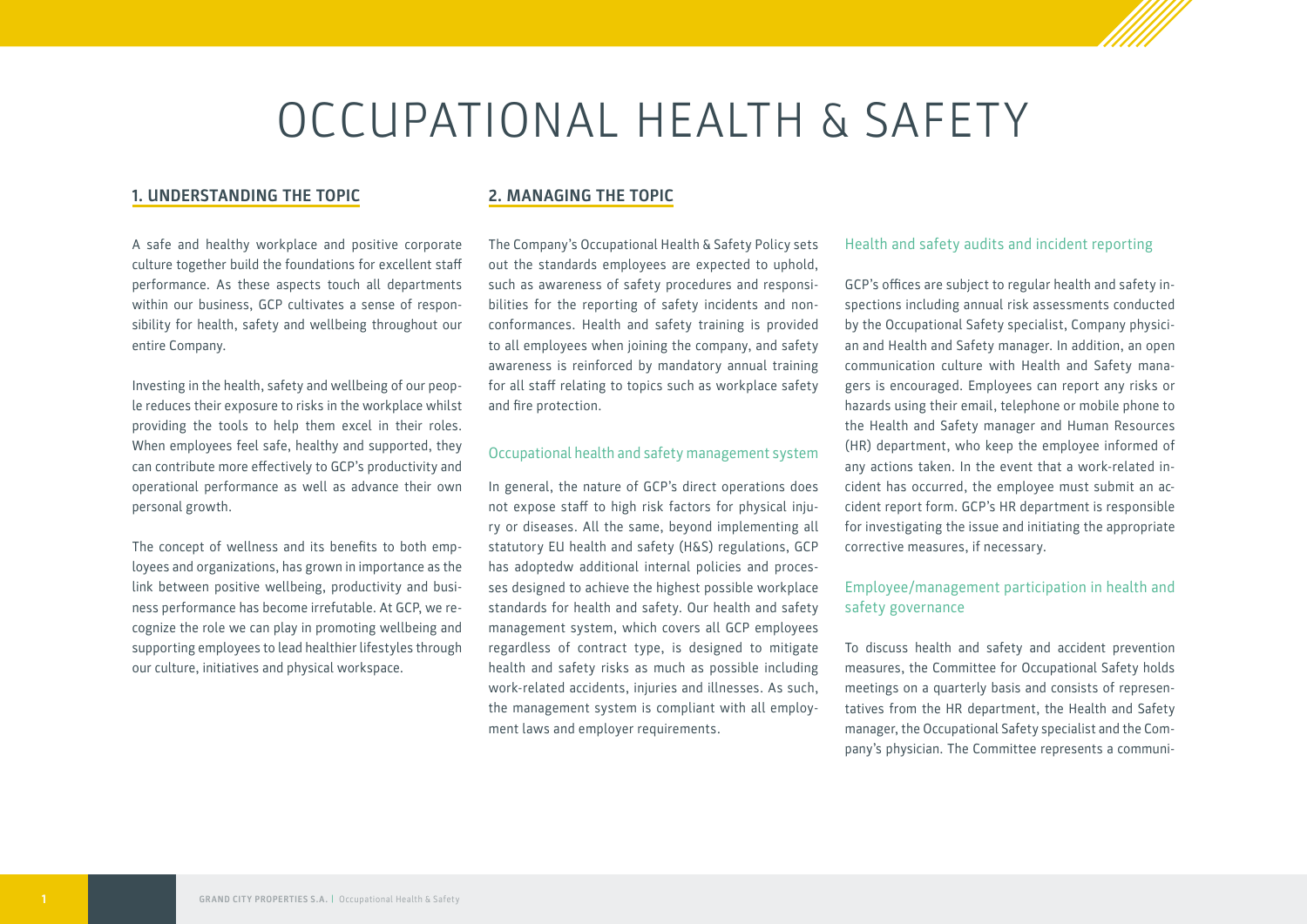cation forum where employee representatives along with health and safety specialists can deliberate on appropriate measures that may need to be implemented.

Besides having two designated Safety Officers (as per the legal requirement), we have created a network of trained First Aid Officers throughout the Company, currently totaling 57 (2020: 47) members of staff. Each floor of our Berlin headquarters is equipped with automated external defibrillators with training for staff in the unlikely event that a situation demands them to be used. Furthermore, we employ a Company physician who takes responsibility for occupational medical care, performing regular occupational health checks including ergonomic assessments and offering a point of contact for all workplace health and safety questions.

#### Supporting employee wellbeing

There is a growing body of evidence to demonstrate how the quality of the physical workplace and promotion of healthy lifestyles through exercise and good nutrition significantly impacts on the health, wellbeing, and productivity of staff. With this in mind, GCP has set a goal to have a health and wellbeing office by 2025.

Employees at our Berlin headquarters have free access to a state-of-the-art fitness center with training supervision and nutritional advice from qualified trainers free of charge, as well as specialized coaching to reduce back complaints associated with prolonged desk work. We have water dispensers in all GCP offices, encouraging staff to stay hydrated and eliminate the need for plastic water bottles. We also offer a wide range of healthy food choices at our company's canteen, including vegetarian and vegan diet options. In addition, our training program encompasses stress management and making sure people can 'switch off' at home.

#### **3. PERFORMANCE**

#### **Long-term Goals and 2021 Performance**

To guide the implementation of our sustainability strategy and track our progress, we have developed several long-term goals that we are continuing to work towards:

- **●** Become a health and wellbeing office by 2025
- **●** Reduce sick days by encouraging our employees to be active and maintain a healthy lifestyle

To monitor our performance and contribute to our long-term goals, we track work-related incidents on a yearly basis:

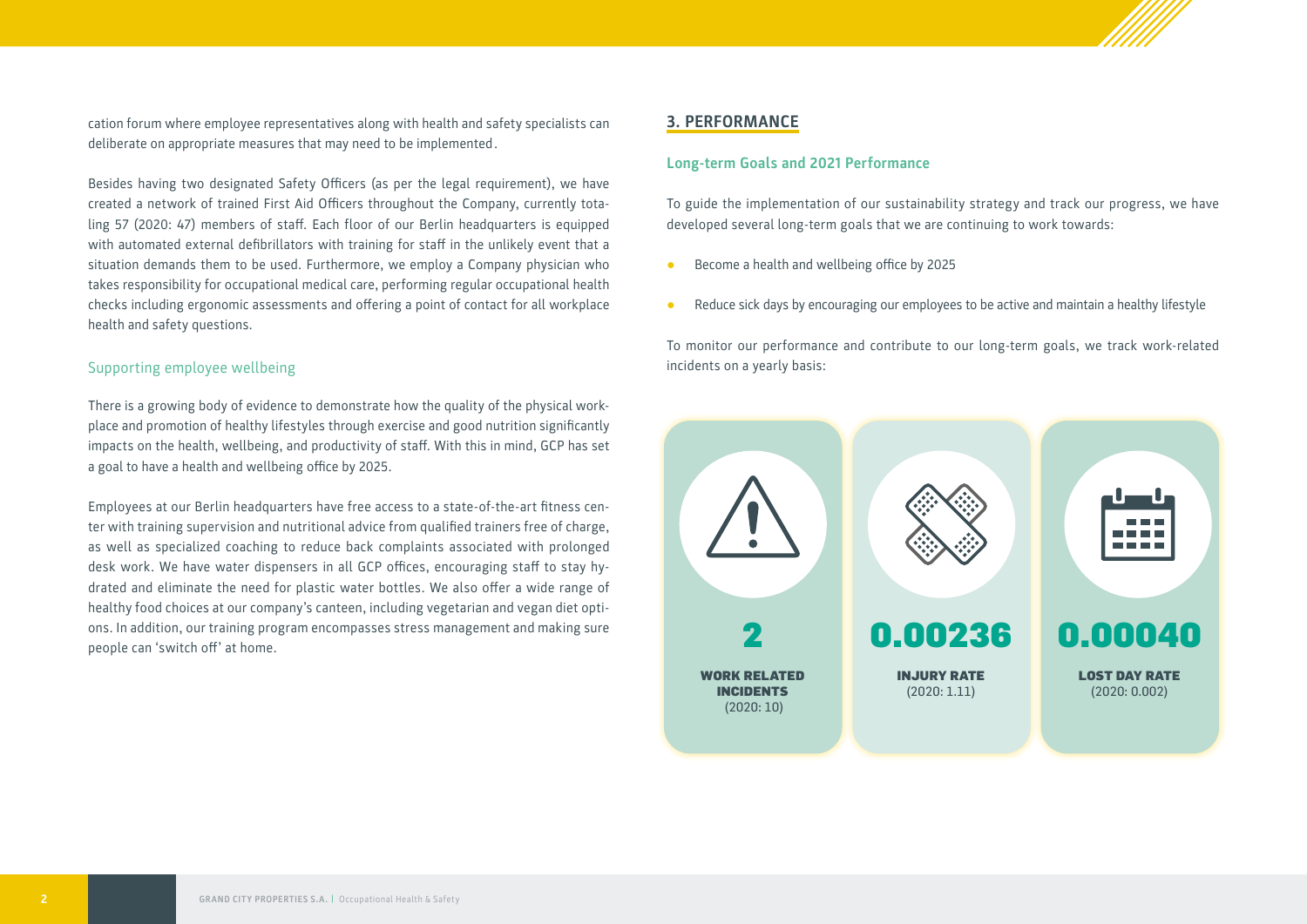

In 2021, two work-related incidents were recorded at Grand City Properties, compared to 10 incidents in 2020. We saw an improvement across some health and safety indicators, including our injury rate (-98%) and lost day rate (-80%). Our absentee rate increased by 22% and there were no recorded fatalities. Our performance should be considered within the context of the ongoing COVID-19 pandemic and work-from-home mandates in place in Germany for over six months of the year. As such, the data is not directly comparable with those reported for 2020, when work-from-home was encouraged not enforced, yet interim office working periods still occurred and much less prior to 2020 before the pandemic took hold. During the work-from-home periods, fewer lost workdays were reported, whilst during the months when staff were invited to return to the workplace there was a higher number of absences due to sickness, which can be attributed to the usual greater circulation of common viral infections when restrictions on physical gathering are eased.

In addition to our KPIs, we set a target to conduct a gap analysis against the BREEAM In-Use certification and review the long-term absentee process, and we are continuing to work towards our long-term goals:

| 2021 Target                                                                                            | <b>Status</b>            | <b>Progress</b>                                                                                                                                                                                                                                                                                                                                                                                                                                                    |
|--------------------------------------------------------------------------------------------------------|--------------------------|--------------------------------------------------------------------------------------------------------------------------------------------------------------------------------------------------------------------------------------------------------------------------------------------------------------------------------------------------------------------------------------------------------------------------------------------------------------------|
| Become a health and wellbeing office by 2025                                                           | Ongoing                  | In 2021 we completed a refurbishment of the training area of our Berlin headquarters based on health and wellbeing principles. This<br>included the use of bamboo and other biophilic design elements. A pleasant indoor climate was created through LED light sources<br>in warm colors, an eye-catching color scheme and adding plants around the office, creating a welcoming educational and training<br>space.                                                |
| A review of the long-term absentee process<br>to enhance ongoing contact and increase<br>reintegration | Ongoing                  | We continue to stay in contact with our absentee employees (sick leave, parental leave) through regular communication and bilateral<br>meetings with the HR department and management. If the employee would find it helpful, we offer re-integration talks to discuss a mu-<br>tually agreeable way to return to work. An example of this would be our Hamburg model, which features a gradual increase in weekly<br>hours. We provide support wherever possible. |
| Reduce sick days by encouraging our employees<br>to be active and maintain a healthy lifestyle         | <b>Not</b><br>applicable | As explained above, lost workdays due to illness have decreased since 2020 due to work-from-home mandates and reduced physical<br>gathering. As such, we cannot deduce what impact we have had by encouraging employees to be active and healthy.                                                                                                                                                                                                                  |